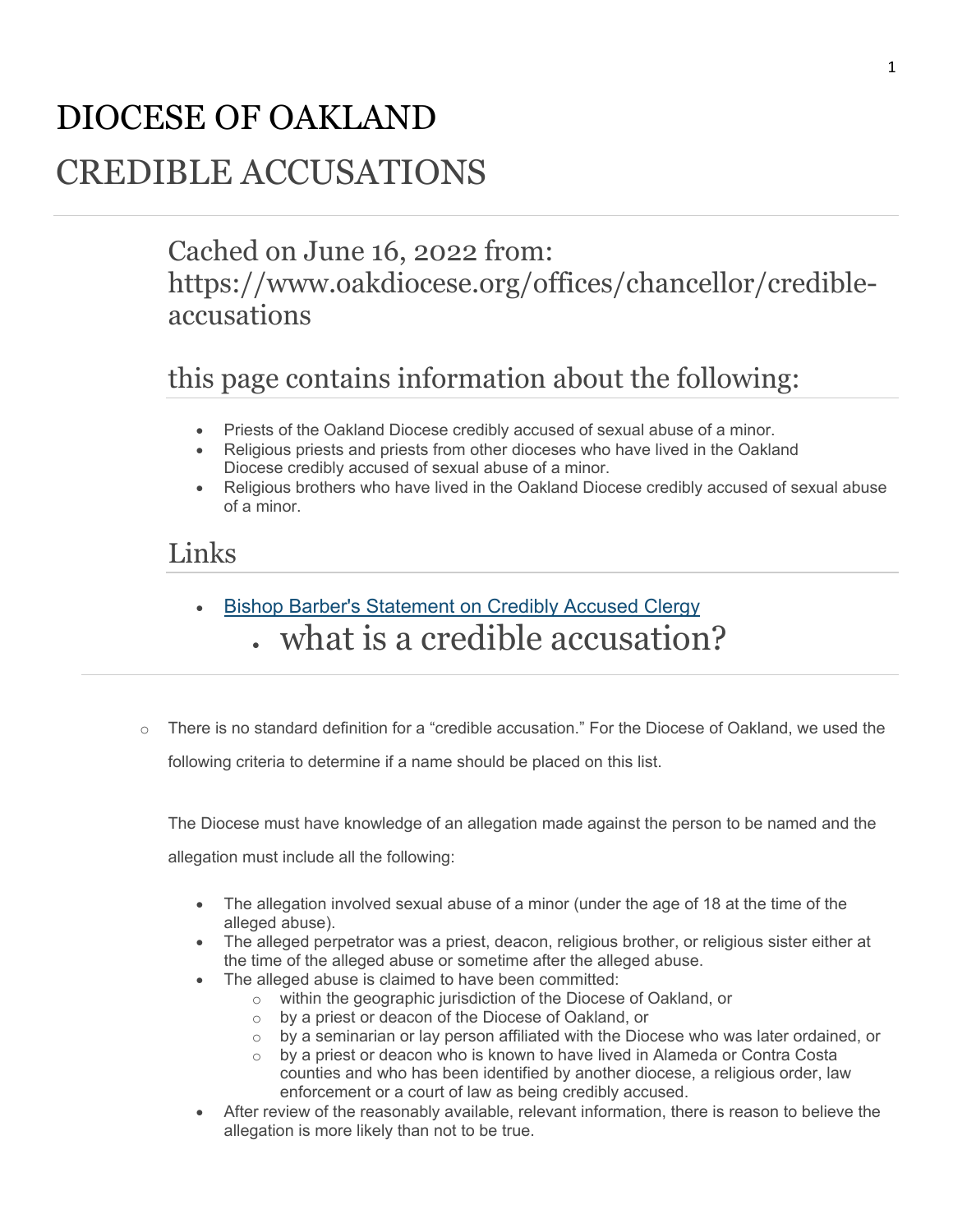The process for evaluating whether an allegation is credible is not a legal process. Examples of information used to ascertain credibility include, but are not limited to, admissions by the accused, criminal convictions, other types of legal actions, patterns of conduct, and prior determinations closer to the time of the alleged sexual abuse or the time when the matter was first investigated. The determination of credibility of an allegation does not establish that a crime was committed.

## Priests of the Oakland Diocese credibly accused of sexual abuse of a minor

- o Jeffrey N. Acebo
- o Thomas Duong Binh-Minh
- o Vincent I. Breen
- o Donald E. Broderson
- o Kenneth J. Cabral
- o James A. Clark
- o Edmond G. Cloutier
- o Hilary Cooper
- o Pearse P. Donovan
- o Joseph Ferreira
- o Patrick Finnegan
- o George J. Francis
- o Robert E. Freitas
- o Stephen M. Kiesle
- o Ronald J. Lagasse
- o Hector David Mendoza Vela
- o Francisco Tarcisio Lanuevo
- o Daniel McLeod
- o Robert F. Ponciroli
- o **Arthur A. Ribeiro**
- o Gary B. Tollner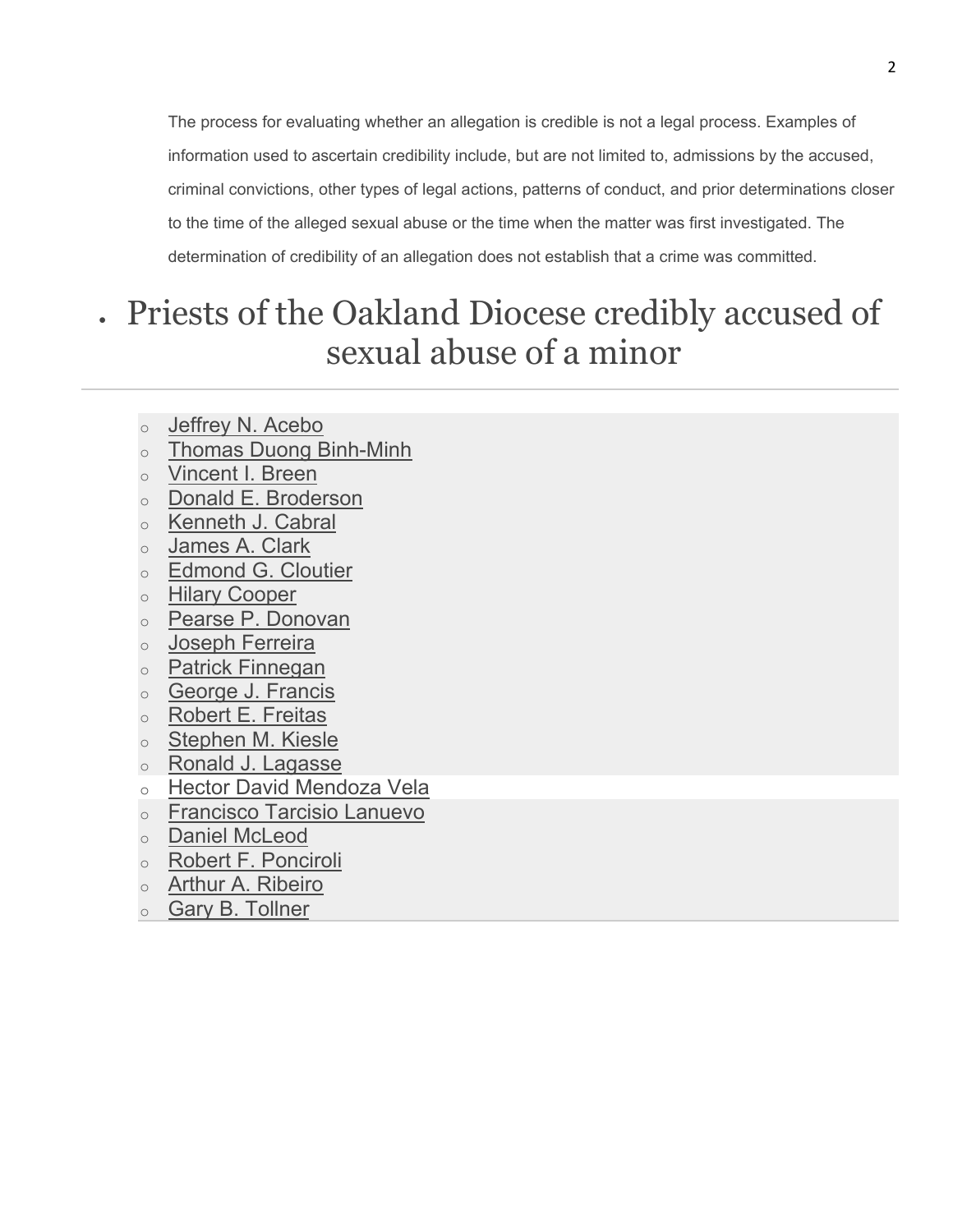## religious priests & deacons, and Priests from other diocese who've lived in Our Diocese

<sup>o</sup> the following individuals are credibly accused of sexual abuse of a minor

Roberto Bravo, Order of Preachers (O.P.) (Dominican)

Melvin Bucher, Franciscan Friars of the St. Barbara Province (Franciscans)

Mario Cimmarrusti, Franciscan Friars (O.F.M.)

Phillip Colloty, Franciscan Friars of the St. Barbara Province (Franciscans)

Berard Connolly, Franciscan Friars of the St. Barbara Province (Franciscans)

Virendra Coutts, Salesians of Don Bosco (S.D.B.)

Bernard Dabbene, Salesians of Don Bosco (S.D.B.)

Dennis Duffy, Franciscan Friars of the St. Barbara Province (Franciscans)

J. Patrick Foley, Diocese of San Diego

Francis Ford, Franciscan Friars of the St. Barbara Province (Franciscans)

Adrian Furman, Franciscan Friars of the St. Barbara Province (Franciscans)

Rayner Harrington, Franciscan Friars of the St. Barbara Province (Franciscans)

David Johnson, Franciscan Friars of the St. Barbara Province (Franciscans)

Steven Kain, Franciscan Friars of the St. Barbara Province (Franciscans)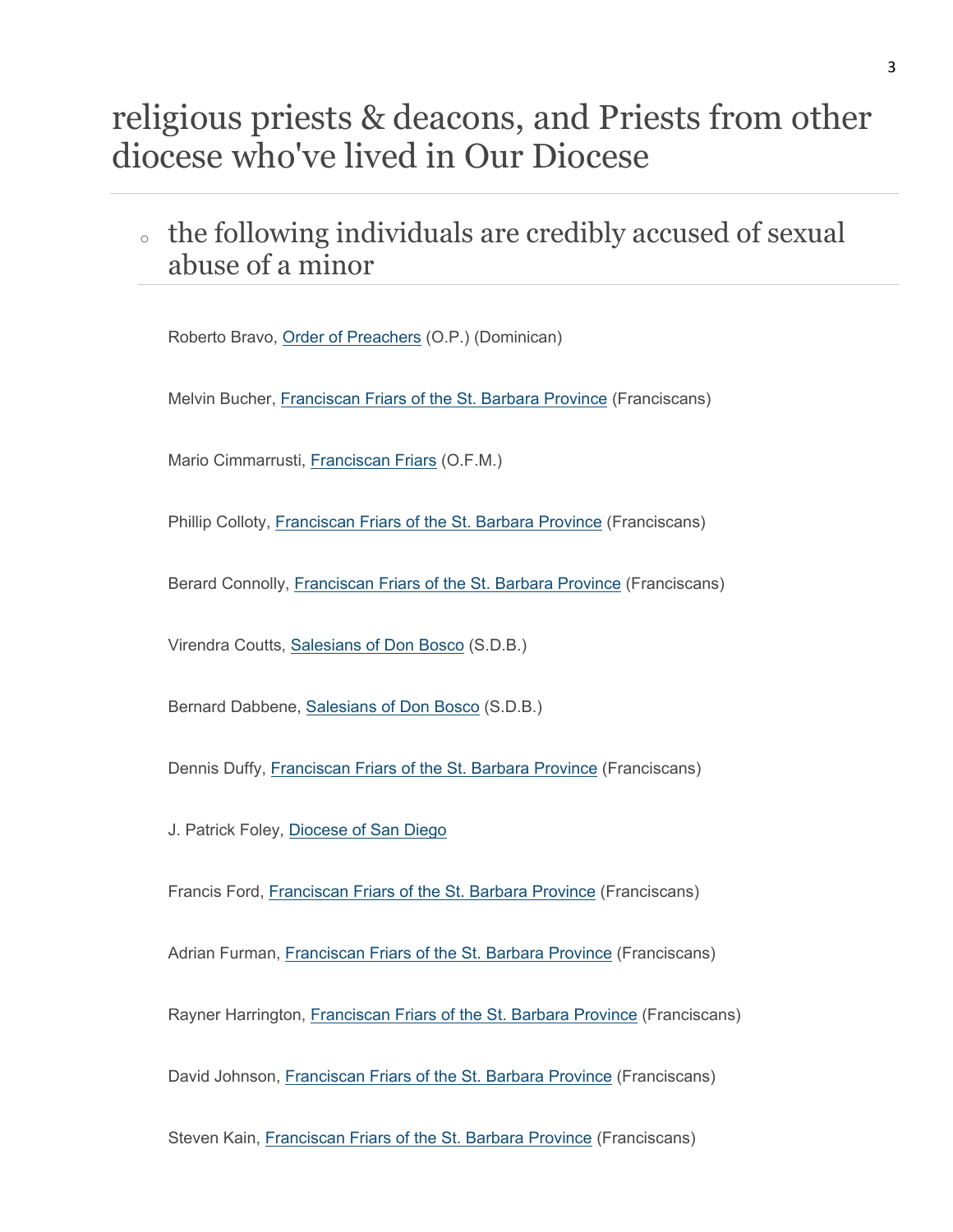Conan Lee, Franciscan Friars of the St. Barbara Province (Franciscans)

Jerold Lindner, Jesuit Fathers and Brothers (S.J.)

Mark Liening, Franciscan Friars of the St. Barbara Province (Franciscans)

Jorge Lopez, Franciscan Friars of the St. Barbara Province (Franciscans)

Gary M. Luiz, Society of the Precious Blood (C.PP.S.)

Ruben Martinez, Oblates of Mary Immaculate (O.M.I.)

Martin McKeon, Franciscan Friars of the St. Barbara Province (Franciscans)

Bede McKinnon, Franciscan Friars of the St. Barbara Province (Franciscans)

James McSorley, Oblates of Mary Immaculate (O.M.I.)

Joaquin Moreno, Franciscan Friars of the St. Barbara Province (Franciscans)

William Odom-Green, Diocese of Owensboro

Cornelius Pedraig Leehan, Redemptorist Fathers (C.Ss.R.)

Robert Peguero, Franciscan Friars of the St. Barbara Province (Franciscans)

Alexander Pinter, unknown

Richard Presenti, Salesians of Don Bosco (S.D.B.)

Josef Prochnow, Franciscan Friars of the St. Barbara Province (Franciscans)

Anthony Slane, Redemptorist Fathers (C.Ss.R.)